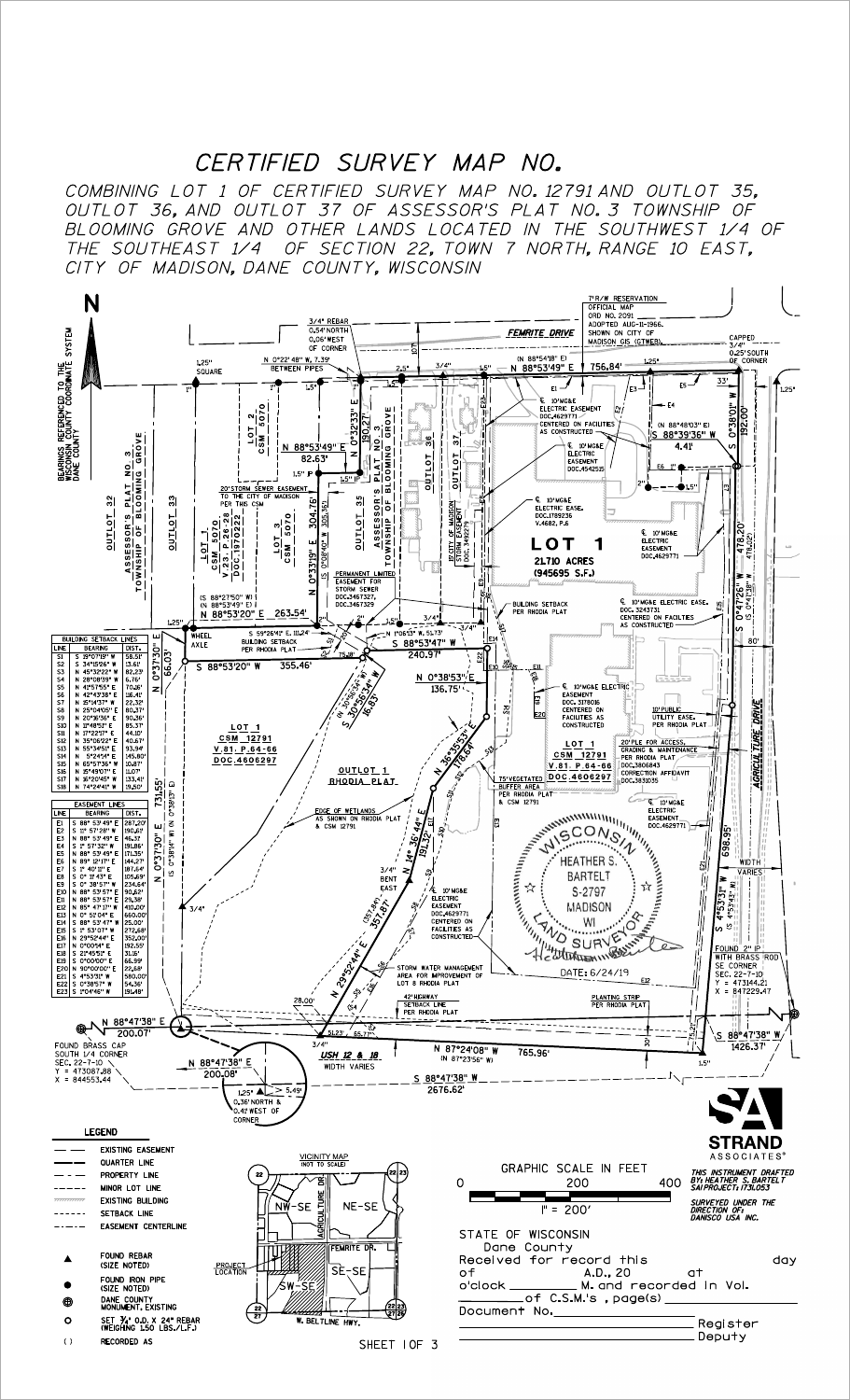# CERTIFIED SURVEY MAP NO.

CITY OF MADISON, DANE COUNTY, WISCONSIN THE SOUTHEAST 1/4 OF SECTION 22, TOWN 7 NORTH, RANGE 10 EAST, BLOOMING GROVE AND OTHER LANDS LOCATED IN THE SOUTHWEST 1/4 OF OUTLOT 36, AND OUTLOT 37 OF ASSESSOR'S PLAT NO. 3 TOWNSHIP OF COMBINING LOT 1 OF CERTIFIED SURVEY MAP NO. 12791 AND OUTLOT 35,

#### NOTES

APPROVED SUBDIVISION. THE UNDERLYING PUBLIC EASEMENTS FOR DRAINAGE PURPOSES ARE RELEASED AND REPLACED BY THOSE REQUIRED AND CREATED BY THE CURRENT NOTE: IN THE EVENT OF A CITY OF MADISON PLAN COMMISSION AND/OR COMMON COUNCIL APPROVED REDIVISION OF A PREVIOUSLY SUBDIVIDED PROPERTY. ANY EASEMENT FOR DRAINAGE PURPOSES. FENCES MAY BE PLACED IN THE EASEMENT ONLY IF THEY DO NOT IMPEDE THE ANTICIPATED FLOW OF WATER. NOT BE REQUIRED ON PROPERTY LINES SHARED WITH GREENWAYS OR PUBLIC STREETS. NO BUILDINGS, DRIVEWAYS, OR RETAINING WALLS SHALL BE PLACED IN DRIVEWAY AGREEMENT, EXCEPT THAT THE EASMENT SHALL BE TWELVE FEET IN WIDTH ALONG THE PERIMETER OF THE CERTIFIED SURVEY. EASEMENTS SHALL MEASURED ONLY FROM THE EXTERIOR PROPERTY LINES OF THE COMBINED LOTS THAT CREATE A SINGLE DEVELOPMENT SITE, OR HAVE A SHARED LOTS HAVE A SHARED DRIVEWAY AGREEMENT. THE PUBLIC EASEMENT FOR DRAINAGE PURPOSES SHALL BE A MINIMUM OF SIX FEET IN WIDTH AND SHALL BE WIDTH ON THE PERIMETER OF THE CERTIFIED SURVEY. FOR PURPOSES ON TWO OR MORE LOTS FOR A SINGLE DEVELOPMENT SITE, OR WHERE TWO OR MORE MINIMUM OF 6-FEET IN WIDTH MEASURED FROM THE PROPERTY LINE TO THE INTERIOR OF EACH LOT EXCEPT THAT THE EASEMENTS SHALL BE 12-FEET IN ON-SITE DETENTION. ALL LOTS WITHIN THIS CERTIFIED SURVEY ARE SUBJECT TO THE PUBLIC EASEMENTS FOR DRAINAGE PURPOSES WIICH SHALL BE A STORM WATER MANAGEMENT SHALL BE ADDRESSED FOR LOT 1 IN FULL CONFORMANCE WITH CHAPTER 37 OF THE MADISON GENERAL ORDINANCES REGARDING

ACCESS TO USH 12 & 18 IS CONTROLLED BY WISCONSIN DEPARTMENT OF TRANSPORTATION PROJECT F06-2(31)

TRANSPORTATION FOR MORE INFORMATION. THE PHONE NUMBER MAY BE OBTAINED BY CONTACTING THE DANE COUNTY HIGHWAY DEPARTMENT. AND SHALL BE ENFORCEABLE BY THE WISCONSIN DEPARTMENT OF TRANSPORTATION OR ITS ASSIGNS. CONTACT THE WISCONSIN DEPARTMENT OF WALLS. IT IS EXPRESSLY INTENDED THAT THIS RESTRICTION IS FOR THE BENEFIT OF THE PUBLIC AS PROVIDED IN SECTION 236.293, WISCONSIN STATUTES, STRUCTURES INCLUDE, BUT ARE NOT LIMITED TO, SIGNS, PARKING AREAS, DRIVEWAYS, WELLS, SEPTIC SYSTEMS, DRAINAGE FACILITIES, BULIDINGS, AND RETAINING NO IMPROVEMENTS OR STRUCTURES ARE ALLOWED BETWEEN THE RIGHT OF WAY OF USH 12 & 18 AND THE HIGHWAY SETBACK LINE. IMPROVEMENTS AND

DANE COUNTY REGIONAL PLANNING COMMISSION. IMPROVEMENTS WILL BE ALLOWED IN THIS AREA. THE PROPOSED USE OF THE VEGETATED BUFFER AREA OF LOT 1 SHALL OBTAIN FINAL APPROVAL OF THE THE ONLY PERMITTED USES IN THE VEGETATED BUFFER AREA ARE LANDSCAPING AND VEGETATION. NO PRINCIPAL BUILDING, ACCESSORY STRUCTURE, OR

REAR 30 FEET OF THE STRIP SHALL NOT BE COUNTED AS ANY REQUIRED SIDEYARD. PLANTING STRIP IS RESERVED FOR THE PLANTING OF TREES AND SHRUBS BY THE OWNER. THE BUILDING OF BUILDINGS THEREON IS PROHIBITED, AND THE

DEPARTMENT AND DEVELOPMENT SECTION. (SECTION 16.23(a)3.a). REMOVAL OR REPLACEMENT OF THE LANDSCAPING WITHIN THIS AREA WILL REQUIRE APPROVAL OF THE PLANNING UNIT STAFF, CITY OF MADISON PLANNING THE MAINTENANCE OF ANY OF THE EXISTING LANDSCAPING WITHIN THE PLANTING STRIP AREA IS THE RESPONSIBILITY OF THE PROPERTY OWNER. ANY

THE ABOVE STATED LOT THAT THIS REQUIREMENT HAS BEEN ADDRESSED. (H) CRITERIA. IN ORDER TO ADDRESS THIS PROVISION, A REGISTERED ARCHITECT AND/OR ENGINEER SHALL ATTEST ON ANY BUILDING PLANS PROPOSED FOR AND SPECIFICATIONS IDENTIFYING THE SOUND ATTENUATION MEASURES INCORPORATED INTO THE DESIGN AND CONSTRUCTION TO MEET THE INTERIOR LEQ STRUCTURE ON LOT 1 OF THIS CSM, THE OWNER OF THE STRUCTURE SHALL SUBMIT TO THE TRANSPORTATION DEPARTMENT OF THE CITY OF MADISON, PLANS PURSUANT TO THE PROVISIONS OF SECTION 13.23(d.)2. OF THE MADISON GENERAL ORDINANCES, PRIOR TO THE ISSUANCE OF ANY BUILDING PERMIT FOR ANY

4345290, 4609817, 4647763 AND 5479110. LANDS IN THIS CSM ARE SUBJECT TO THE DECLARATIONS, CONDITIONS, AND RESTRICTIONS AS CITED IN DOCUMENT NUMBERS 3365759, 3867615, 3867616,

OWNERS CERTIFICATE

As owner,lhereby certify that icaused the land described herein to be surveyed,divided and mapped<br>as represented on the Certified Survey Map.laiso certify that this Certified Survey Map is required to be<br>submitted to the f CITY OF MADISON

In presence of: WITNESS the hand and seal of said owner this  $\frac{1}{2}$  day of  $\frac{1}{2}$  , 20 .

Danisco USA, Inc., President

STATE OF WISCONSIN) DANE COUNTY) SS (Notary Seal) Notary Public, \_\_\_\_\_\_\_\_\_\_\_\_\_, Wisconsin<br>My commission expires Personally came before me this \_\_\_\_\_\_\_\_\_\_\_\_ day of \_\_\_\_\_\_\_\_\_\_\_\_\_\_\_,20\_\_\_\_\_\_\_,the above named \_\_\_\_\_\_\_\_\_\_\_\_ to me<br>known to be the same person who executed the foregoing instrument and acknowledged the same. Notary Public,  $\_$ 



| Municipal Contractor<br><b>ENTRY CONTINUES</b><br>MISCONS I<br>Ç<br><b>11653344735</b> |
|----------------------------------------------------------------------------------------|
|                                                                                        |

| STATE OF WISCONSIN                          |          |  |
|---------------------------------------------|----------|--|
| Dane County                                 |          |  |
| Received for record this ______________     |          |  |
|                                             |          |  |
| o'clock ___________ M. and recorded in Vol. |          |  |
|                                             |          |  |
| Document No.                                |          |  |
|                                             | Realster |  |
|                                             | Deputy   |  |
|                                             |          |  |